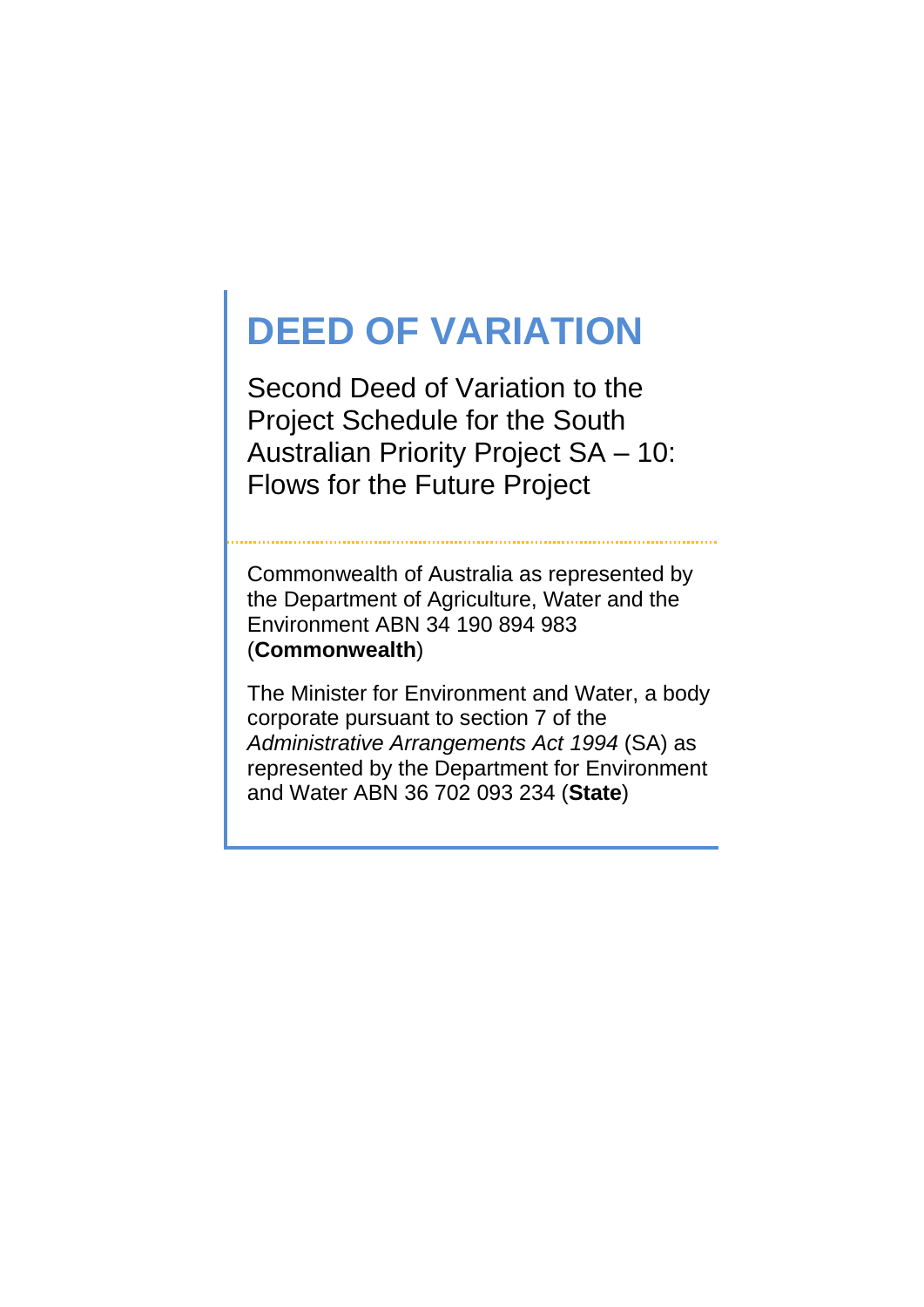#### **Table of Contents**

| <b>Details</b>        |                                                | $\mathbf{3}$   |
|-----------------------|------------------------------------------------|----------------|
| Parties               |                                                | 3              |
| <b>Recitals</b>       |                                                | 3              |
| Agreed terms          |                                                | 4              |
| 1.                    | Defined terms and interpretation               | 4              |
| 1.1                   | Defined terms                                  | 4              |
| 1.2                   | Interpretation                                 | $\overline{4}$ |
| 2.                    | <b>Variation to Agreement</b>                  | 5              |
| 3.                    | <b>Reason for Variation</b>                    | 5              |
| 4.                    | Payment acknowledgement                        | 5              |
| 5.                    | <b>Continued force and effect of Agreement</b> | 5              |
| 6.                    | <b>Miscellaneous</b>                           | 5              |
| 6.1                   | Counterparts                                   | 5              |
| 6.2                   | Governing law and jurisdiction                 | 5              |
| 6.3                   | Date of effect                                 | 5              |
| <b>Execution page</b> |                                                |                |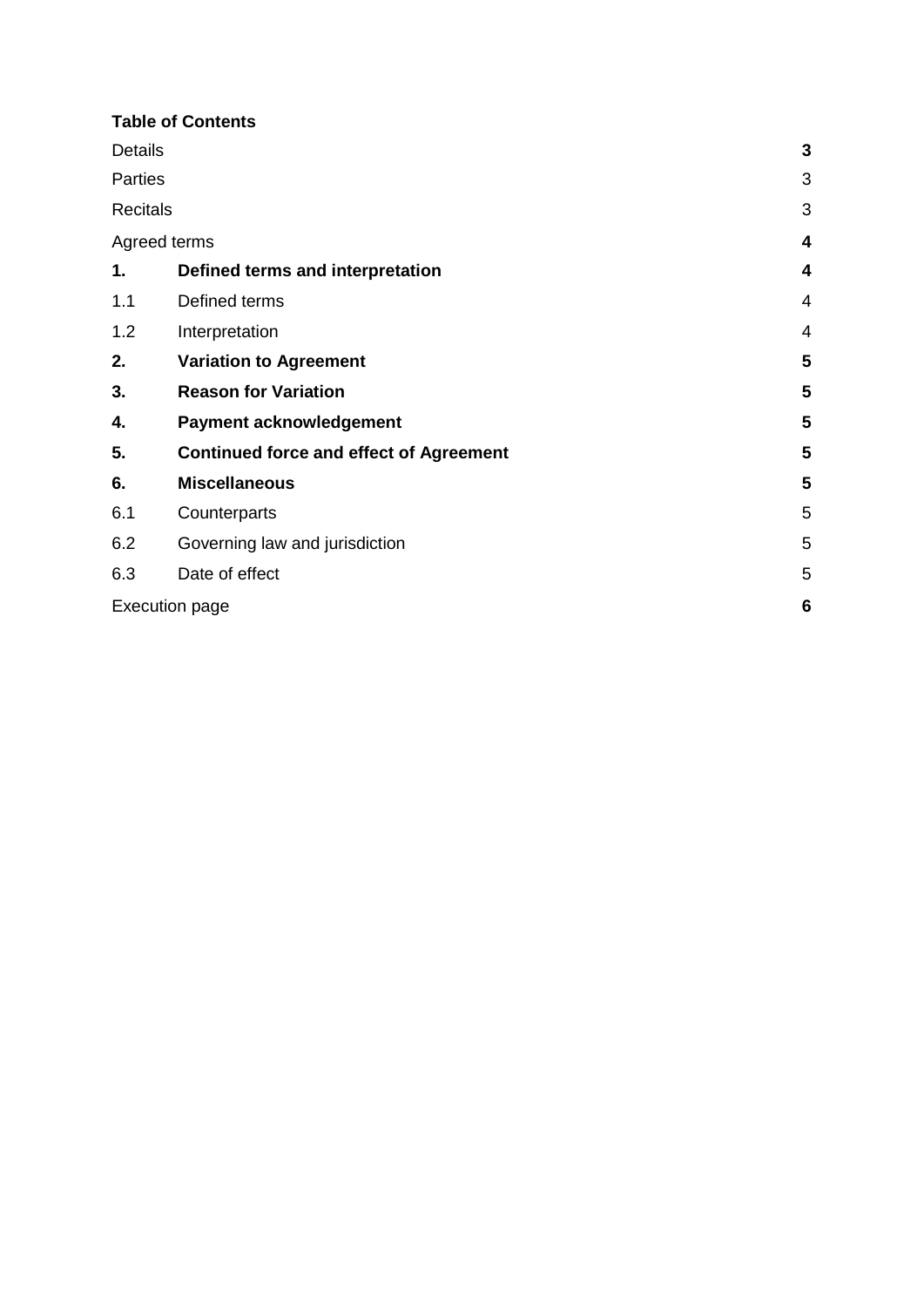# **Details**

## **Parties**

- 1. Commonwealth of Australia as represented by the **Department of Agriculture, Water and the Environment** ABN 34 190 894 983 of 18 Marcus Clarke Street, Canberra City ACT 2601, Australia (**Commonwealth**).
- 2. **The Minister for Environment and Water**, a body corporate pursuant to section 7 of the *Administrative Arrangements Act 1994* (SA) as represented by the Department for Environment and Water ABN 36 702 093 234 of Level 10, 81-95 Waymouth Street, Adelaide SA 5000, Australia (**State**).

## **Recitals**

- A. The Commonwealth and the State (then using the name of the Minister for Water Security for and on behalf of the Crown in right of the State of South Australia acting through the Department of Water, Land and Biodiversity Conservation) are parties to a Water Management Partnership Agreement dated 4 November 2009 (**Agreement**).
- B. In accordance with clauses 5.1.1.b and 16.2.1 of the Agreement, the Commonwealth and the State are parties to the *Flows for the Future Project Schedule SA-10* dated 15 February 2017 (**Original Project Schedule**), thereby incorporating the Project Schedule into the Agreement.
- C. The parties varied the Original Project Schedule to the Agreement in accordance with clause 16 of the Agreement as follows. On:
	- i. 13 June 2019 (**First Variation**) to extend the program for six months from 30 June 2019 to 31 December 2019 and reallocate funding across activity lines to cover the project extension.
- D. This is the second variation to the Original Project Schedule by the Commonwealth and the State.
- E. This second variation incorporates phase 2 of the Project. Phase 2 of the Project was subject to the Commonwealth Gateway Review which was accepted on 13 September 2019 and recommended additional funding of \$20,424,132.
- F. Collectively phase 1 and phase 2 forms part of the package of notified supply and constraint measures endorsed by the Murray-Darling Basin Ministerial Council for the Sustainable Diversion Limits (SDL) adjustment mechanism and for the relaxation of constraints to the delivery of environmental water (chapter 7 of the Murray-Darling Basin Plan 2012, Adjustment of Sustainable Diversion Limits). Both phase 1 and phase 2 of the Project form the program of works to be undertaken in this Project Schedule.
- G. The parties have agreed to amend the terms of the First Variation to the Project Schedule in accordance with this deed of variation.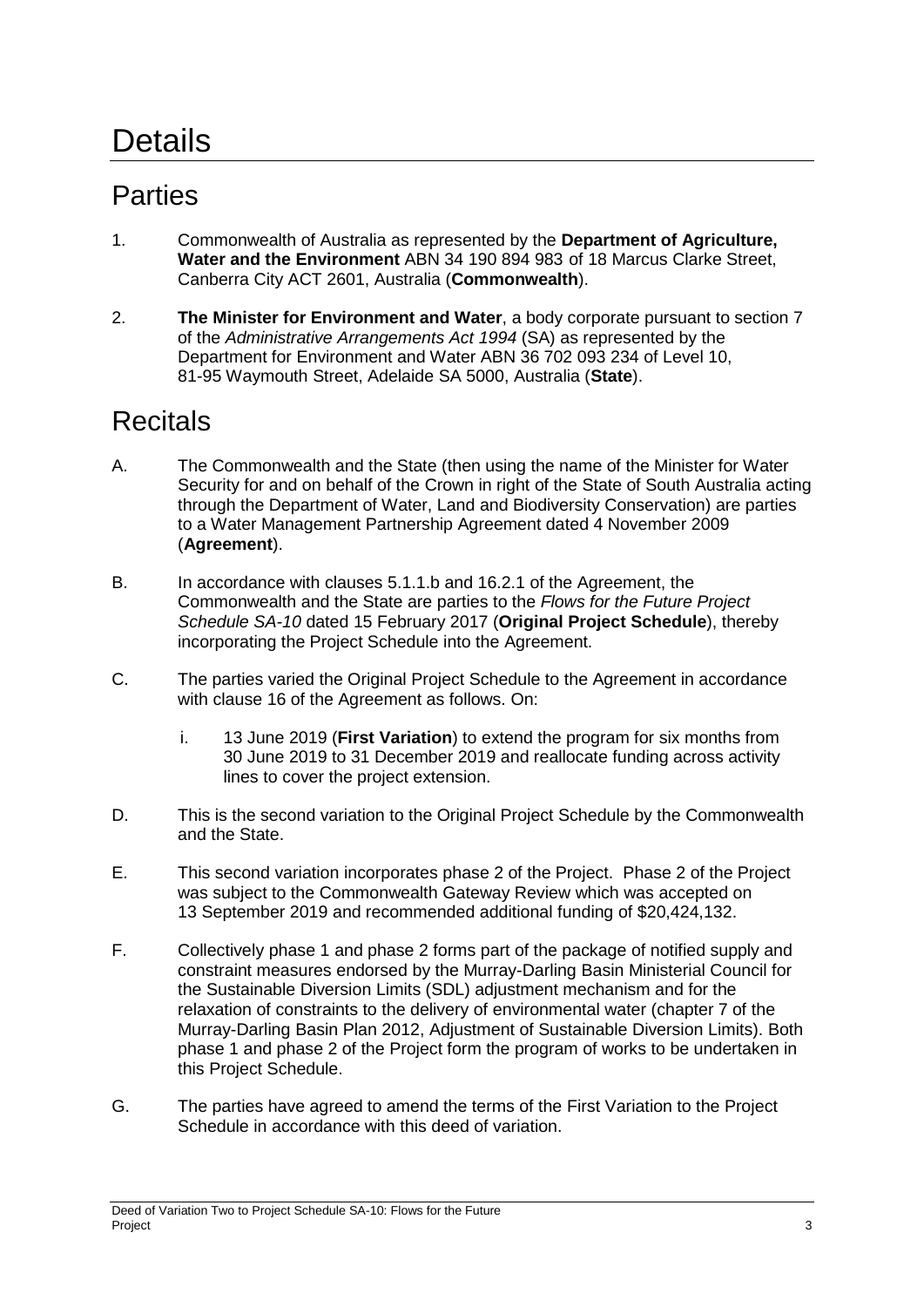## Agreed terms

### **1. Defined terms and interpretation**

#### **1.1 Defined terms**

In this deed, except where the context otherwise requires, defined terms have the same meaning as given to them in the Agreement.

#### **1.2 Interpretation**

In this deed, except where the context otherwise requires:

- (a) the singular includes the plural and vice versa, and a gender includes other genders;
- (b) another grammatical form of a defined word or expression has a corresponding meaning;
- (c) a reference to a clause, paragraph, schedule or attachment is to a clause or paragraph of, or schedule or attachment to, this deed, and a reference to this deed includes any schedule or attachment;
- (d) a reference to a document or instrument includes the document or instrument as novated, altered, supplemented or replaced from time to time;
- (e) a reference to AUD, A\$, \$A, dollar or \$ is to Australian currency;
- (f) a reference to time is to the local time in Canberra, Australia;
- (g) a reference to a party is to a party to this deed, and a reference to a party to a document includes the party's executors, administrators, successors and permitted assigns and substitutes;
- (h) a reference to a person includes a natural person, partnership, body corporate, association, governmental or local authority or agency or other entity;
- (i) headings are for ease of reference only and do not affect interpretation;
- (j) a reference to a statute, ordinance, code or other law includes regulations and other instruments under it and consolidations, amendments, re-enactments or replacements of any of them;
- (k) a word or expression defined in the *Corporations Act 2001* (Cth) has the meaning given to it in the *Corporations Act 2001* (Cth);
- (l) the meaning of general words is not limited by specific examples introduced by including, for example or similar expressions;
- (m) any agreement, representation, warranty or indemnity by two or more parties (including where two or more persons are included in the same defined term) binds them jointly and severally;
- (n) any agreement, representation, warranty or indemnity in favour of two or more parties (including where two or more persons are included in the same defined term) is for the benefit of them jointly and severally; and
- (o) a rule of construction does not apply to the disadvantage of a party because the party was responsible for the preparation of this deed or any part of it.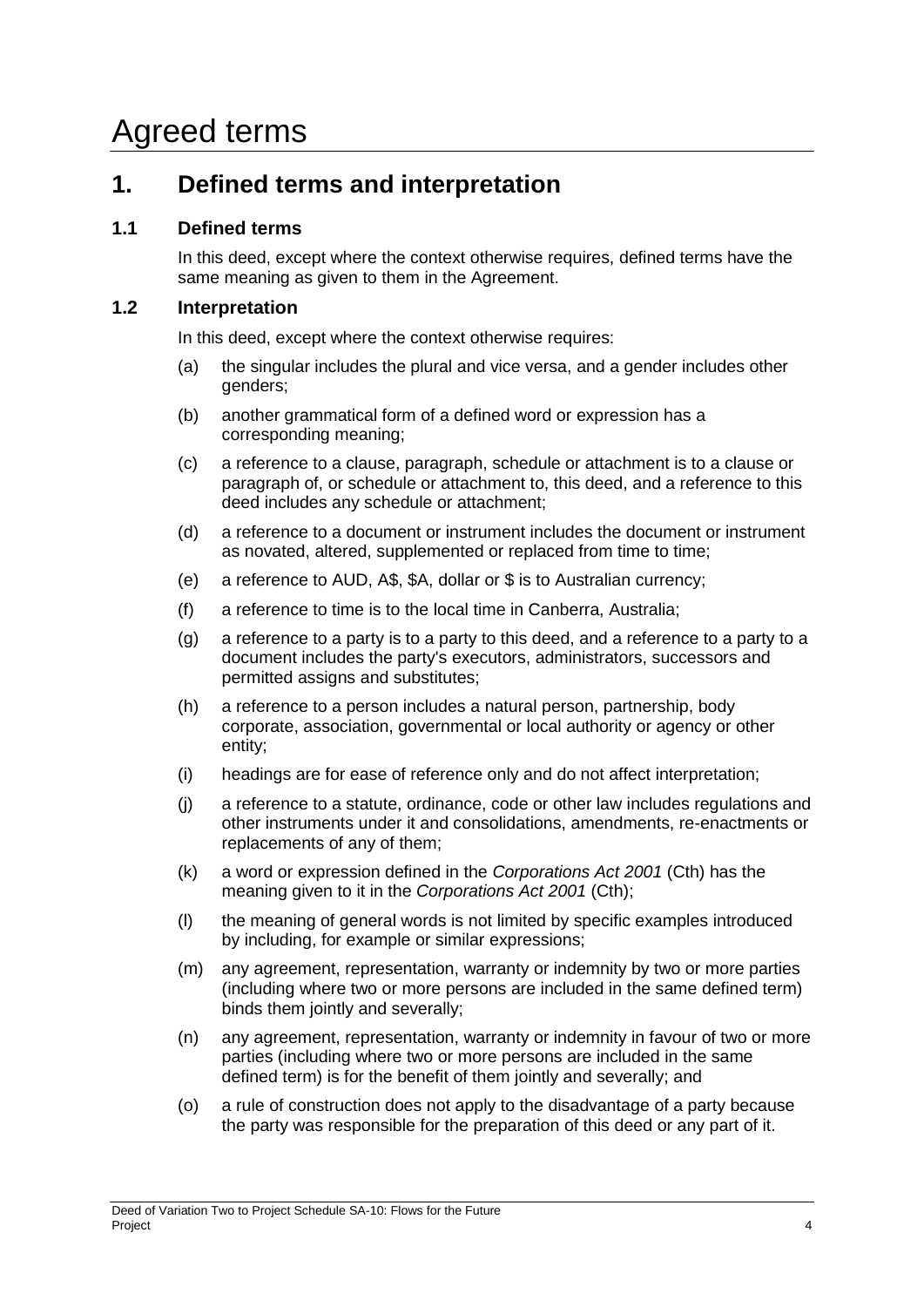### **2. Variation to Agreement**

With effect from the date of this deed, the Agreement is varied by:

Replacing the "Flows for the Future Project Schedule SA-10", dated 13 June 2019 with the Project Schedule as set out in Attachment A to this deed.

## **3. Reason for Variation**

The variation will incorporate Phase 2 of the Project and extend the completion date to 31 December 2023.

## **4. Payment acknowledgement**

The parties acknowledge that the amount of  $\frac{1}{\sqrt{2}}$  (GST exclusive) has already been paid to the State as part of the Funds payable under the Agreement.

## **5. Continued force and effect of Agreement**

The Agreement continues in full force and effect, as amended by this deed.

### **6. Miscellaneous**

#### **6.1 Counterparts**

This deed may be executed in counterparts. All executed counterparts constitute one document.

#### **6.2 Governing law and jurisdiction**

This deed is governed by the law of the Australian Capital Territory and each party irrevocably submits to the non-exclusive jurisdiction of the courts of the Australian Capital Territory.

#### **6.3 Date of effect**

The date of this deed will be on and from the date that the Commonwealth signs the deed.